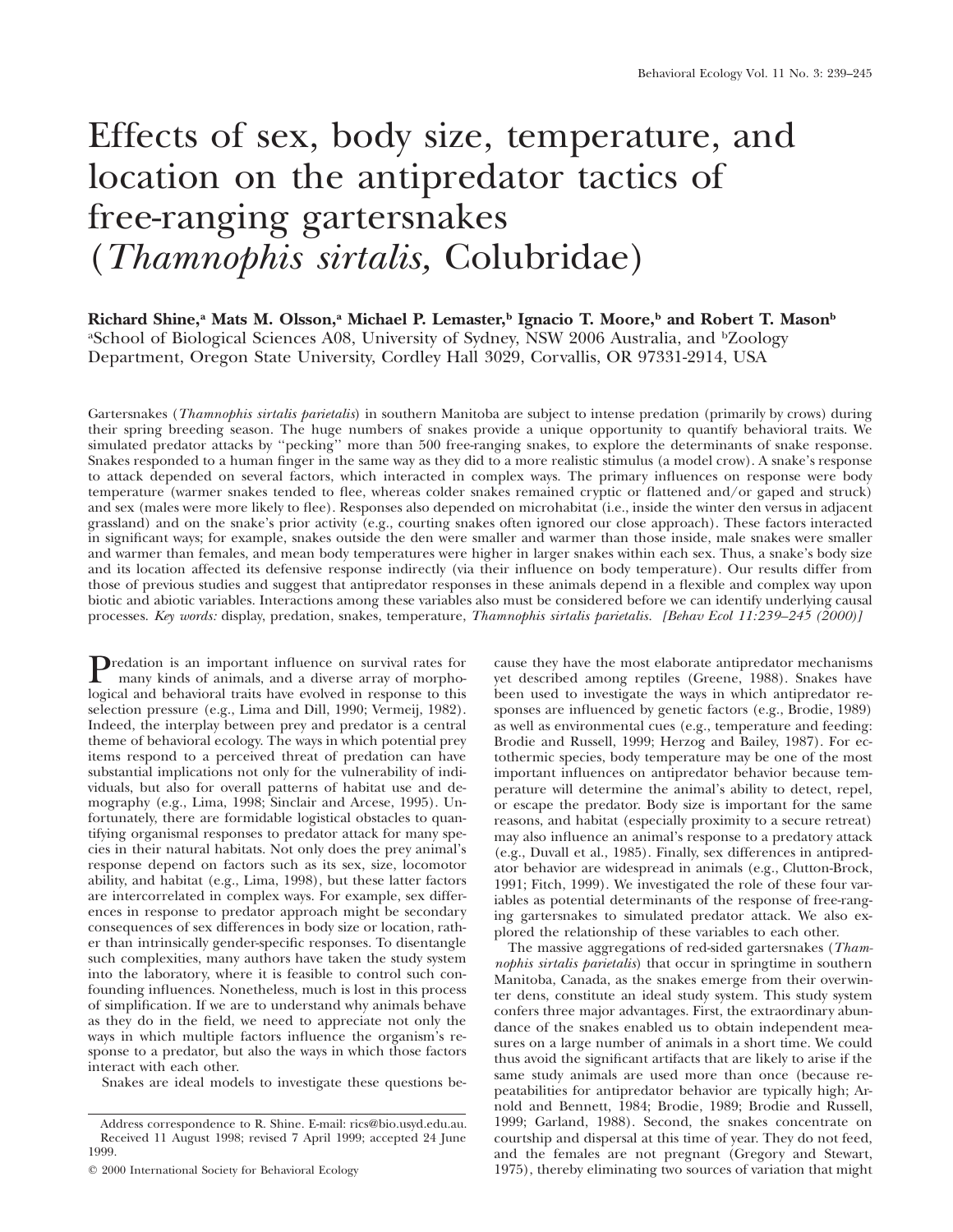

#### **Figure 1**

Antipredator display by a female red-sided gartersnake, *Thamnophis sirtalis parietalis.* Note the combination of body flattening and mouth gaping.

otherwise influence antipredator tactics (Duvall et al., 1985; Herzog and Bailey, 1987). Third, both direct and indirect evidence suggests that these snakes experience strong selection for effective antipredator responses. The direct evidence comes from the high levels of predation in our study population (see below). The indirect evidence comes from intraspecific geographic variation in color patterns across the range of this species. The snakes in our study population display bright red lateral patches, unlike most other subspecies of *Thamnophis sirtalis* (Rossman et al., 1996). These blotches are normally hidden by overlapping scales and thus are evident only during antipredator displays (see Figure 1). The evolution of this conspicuous display coloration within *T. sirtalis* suggests that antipredator displays may have been a target of significant selection in this species.

## **METHODS**

# **Study species and study area**

Red-sided gartersnakes are slender, surface-active, nonvenomous natricine colubrids. In our population, adult females attain much larger sizes [mean 55–60 cm snout-vent length (SVL), 70–80 g) than do adult males (mean 45–50 cm SVL, 30–40 g). We studied this species near the northern limit of its range in Manitoba at three large communal dens within the Chatfield Community Pasture 100 km north of Winnipeg. At least 50,000 snakes overwinter in these dens every year, dispersing into the surrounding muskeg swampland during summer (Gregory, 1977; Gregory and Stewart, 1975; Mason and Crews, 1985). We studied the snakes during spring (May 1997 and 1998), at which time the snakes were in the process of emerging from the den and mating. Thus, we encountered snakes either inside the dens (rock-lined sinkholes approximately 20 m long, 3 m wide, and 2 m deep), as they emerged from underground cavities, or in the mosaic grassland–aspen woodland habitat surrounding the den. Courting and mating activity occurred primarily outside the den, probably because of low temperatures in the deeply shaded den area (see below).

The snakes were exposed to heavy predation during the course of our study. We recorded 590 predator-killed snakes at or near the dens over a 10-day period (8–17 May 1997), mostly due to attacks by American crows (*Corvus brachyrhynchos*). The crows inflicted injuries of several kinds, usually involving removal of the snake's liver. Crow attacks occurred at all times of the day, but the temporal distribution of fresh kills indicates that predation was concentrated in the early morning and late evening, perhaps because humans were absent from the den area at those times. Crows fled at our approach, so we were not able to observe predation as it occurred. The predator-killed snakes included both males  $(n = 433)$  and females  $(n = 157)$ , comprising a wide size range in each case (males, 30.2–55.0 cm SVL; females, 31.0–73.3 cm). Hence, all size classes of both sexes were vulnerable to predation at this time.

#### **Experimental techniques**

Our aim was to simulate crow attack using humans rather than crows as the actual stimulus. In using a human finger as the predatory stimulus, we follow most previous analyses of defensive responses by snakes. Experimental work provides a justification for this logistically convenient technique: the exact form of the predatory stimulus appears to be unimportant in determining the snakes' response; the human hand elicits the same kinds of responses as a realistic model of the predator (Herzog et al., 1989; Scudder and Chiszar, 1977). Movement and elevation, rather than the exact shape of the stimulus object, are the prime determinants of the snake's response (Herzog et al., 1989). Our technique has the additional advantage of avoiding ethical difficulties involved with the use of live nonhuman predators. However, to test whether responses to humans were similar to those to crows, we also quantified snake responses to a model crow (see below).

We carried out three types of trials. In the first, the observer approached the snake to a distance of approximately 1 m, then ''pecked'' the snake in the midbody region with an outstretched finger. The peck was repeated five times, with a 1-s pause between pecks. The snake was then picked up by the midbody, and its response at the time it was seized was scored into one of four categories: (1) flee, without any defensive display; (2) remain still, without any overt reaction to the stimulus; (3) flatten the body (i.e., obvious dorsoventral compression); and (4) flatten the body and strike open-mouthed. The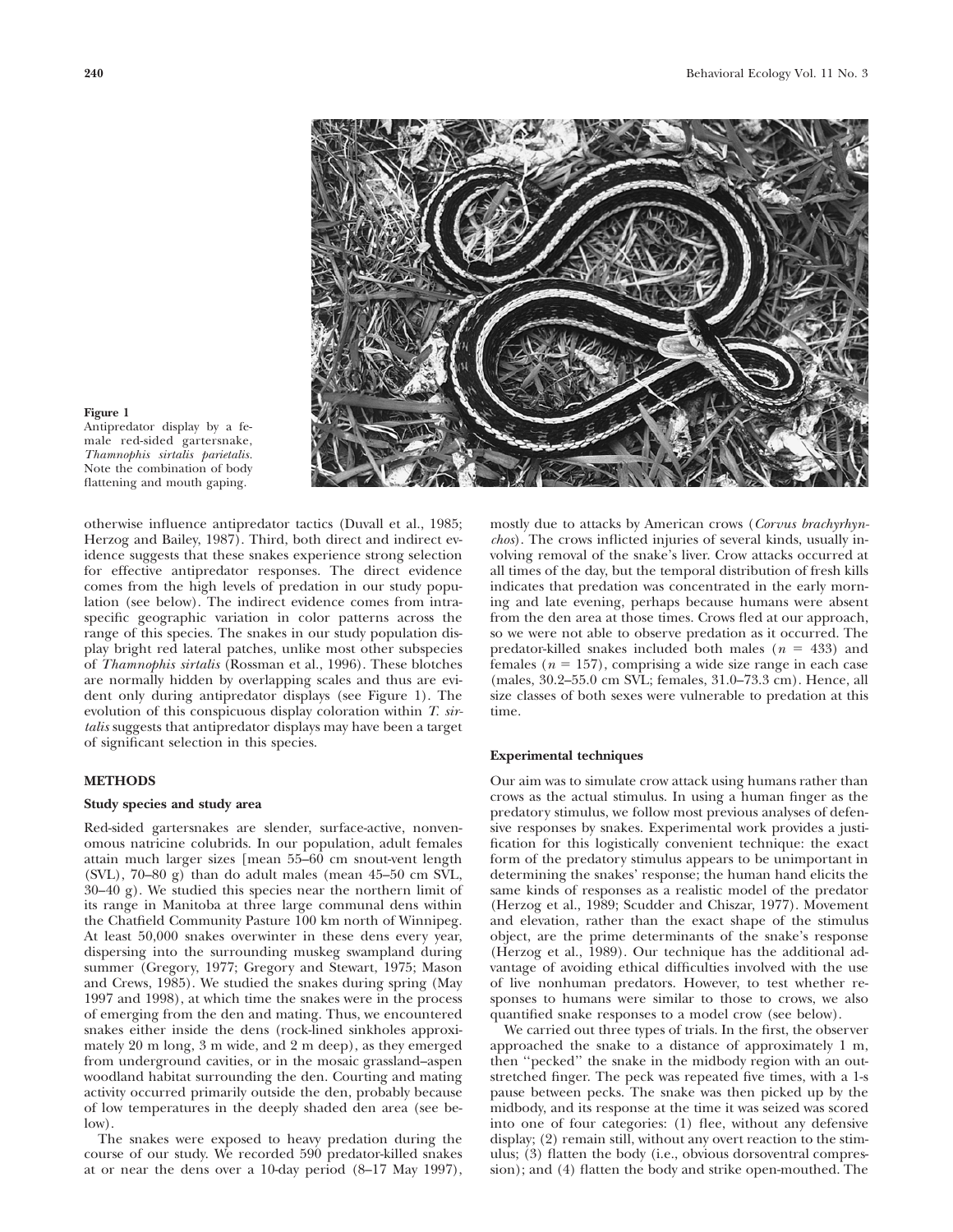strike display [equivalent to Hailey and Davies's (1986) ''viperine display'') was highly stereotyped and performed slowly. The strike was launched toward the stimulus on some occasions, but the snakes often simply waved their heads in the air with the mouth gaped widely open (see Figure 1). These trials were carried out on 18 and 19 May 1997, in cloudy conditions with air temperatures around 2°–10°C. After the antipredator response was described, we measured the snake's body temperature with a quick-registering cloacal thermometer, and then recorded its sex, SVL, and mass. All snakes were released at the site of capture after completion of the trials.

The second group of trials was conducted over a longer period (12–18 May 1997) and over a wider range of weather conditions (air temperatures 2-15°C). The range of body sizes of snakes used was almost identical to that in the first trial (36–60 cm SVL), but the snakes in courting groups were warmer than the solitary animals used in the first trials (means of 12.9° versus 9.3°C; maximum temperature approximately 19°C in both trials, but minima lower in the solitary-snake trials). In this second set of trials, we targeted groups of snakes that were actively engaged in courtship behavior (i.e., ''mating balls''; Mason and Crews, 1985). Two observers approached the group to within a meter, and then suddenly moved their hands 20 cm above the snakes to simulate a crow's wings. This brief  $(< 2 s)$  stimulus generally induced a proportion of the group to flee, whereas others remained, apparently unaware of the observers' presence (i.e., they continued courtship activity). We then captured both sets of snakes (i.e., those that fled and those that remained) and recorded the body temperature, sex, and SVL of snakes in each of these two groups.

The third set of trials (in May 1998) was designed to compare the snakes' response to a human and to a more accurate simulation of a natural predator. We used a commercially produced crow decoy (as used by hunters to attract crows). The model crow closely simulated a real crow in size (41 cm total length), shape, and color. We attached the plastic crow to a 2-m wooden dowel and pecked snakes with either the crow's bill or with a finger. Half of the snakes were first pecked with the crow and then (after a 30-s delay) with the finger. The other half were pecked by finger first, and then by the crow. As in the first set of trials, we recorded the snakes' response, sex, body size, and body temperature.

We tested data sets for normality and equality of variances before analysis. We relied on nonparametric contingency-table tests for most analyses. In these cases the chi-square calculations were based on raw numbers, although we report proportions to facilitate explanation of trends.

# **RESULTS**

#### **Sex, body temperature, body size, and location**

Because sex, body temperature, body size, and location are plausibly associated with variation in antipredator behavior by the snakes, we first describe patterns of intercorrelation between these four factors. These patterns proved to be complex.

Contingency table analysis showed that the sex ratio was not significantly different between samples of snakes collected inside versus outside the den ( $\chi^2$  = 2.16, 1 df,  $p$  = .14). However, a two-factor ANOVA with sex and location (inside versus outside the den) as factors and ln SVL as the dependent variable showed that females were larger than males  $(F_{1,234} =$ 157.49,  $p < .0001$ ) and that snakes outside the den were larger than those inside  $(F_{1,234} = 5.21, p < .025;$  see Figure 2). The interaction term between sex and location was not significant  $(F_{1,234} = 0.42, p = .52)$ , indicating that the magnitude of sexual size dimorphism was similar inside versus outside the den



**Figure 2**

Body lengths of male and female gartersnakes collected inside the overwintering den (inside) or in the surrounding grasslands (outside). Sample sizes were as follows: females inside, 30; females outside, 49; males inside, 44; males outside, 115.

(despite the difference in mean body sizes in the two locations).

To clarify the ways in which sex, size, and location might influence a snake's body temperature, we carried out a twofactor analysis of covariance. The factors were sex and location (inside versus outside den), the covariate was body size (ln SVL), and the dependent variable was body temperature. This analysis revealed no significant heterogeneity in slopes (i.e., all interaction terms had  $p > .10$ ), but body temperatures increased significantly with body size (covariate  $F_{1,234} = 17.95$ ,  $p \leq .0001$ , and the intercepts of these regressions differed significantly as a function of both sex (males were warmer than females:  $F_{1,234} = 15.50, p \lt .0001$ ) and location (snakes outside the den were warmer:  $F_{1,234} = 152.55, p \lt .0001$ .

The end result of these relationships is that a snake's body temperature depends on its size, its sex, and its location. In turn, size depends on both sex and location. Thus, the distribution of four traits (sex, size, temperature, location) that might potentially affect a gartersnake's antipredator behavior are themselves intercorrelated in complex ways. We now turn to the ways in which these four traits modify snake responses.

# **Antipredator responses**

We obtained data on the antipredator responses of 238 snakes (159 males, 79 females) from the first set of trials, 293 snakes (263 males, 30 females) from the second set, and 55 snakes (33 males, 22 females) from the third. We analyzed these three data sets separately because of the different stimuli we provided to the snakes in each case.

#### *Solitary snake trials*

First we consider overall responses from the first set of trials (those in which the snakes were pecked by a finger). Logistic regression offers a powerful approach to detecting influences on categorical response variables such as those exhibited by the snakes. Our first analysis used ''flee versus remain'' as the dichotomous dependent variable. The snake's sex, body temperature, size (ln SVL), and location (inside versus outside den) were entered as independent variables. Log-likelihood ratio tests showed that the snake's decision (i.e., whether or not to flee from the predatory stimulus) depended on its body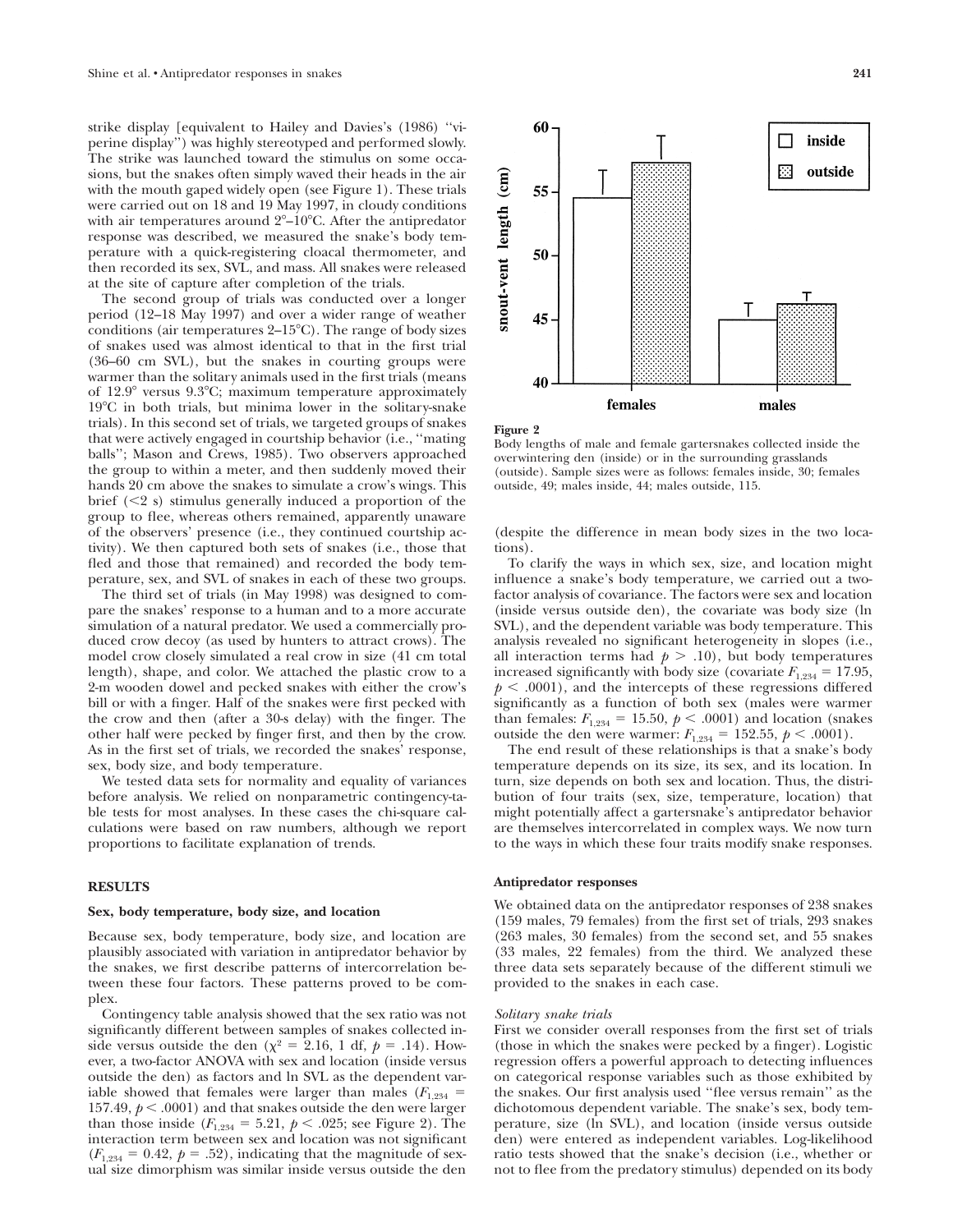

## **Figure 3**

Antipredator responses in female and male gartersnakes as a function of body temperature and location. These graphs show the proportion of snakes that attempted to flee from the ''pecking'' stimulus, calculated over each 2-C category of body temperature. Sample sizes for each group outside den females 6, 10, 12, 5, 7, 5, 4; males 8, 156, 30, 20, 17, 19, 3, 3; inside den females 10, 12, 7, 1; males 13, 15, 11, 4, 1. See text for statistical analyses.

temperature ( $\chi^2$  = 35.48, 1 df,  $p$  < .0001) and sex ( $\chi^2$  = 8.04, 1 df,  $p < .005$ ), but not its body size ( $\chi^2 = 0.21$ , 1 df,  $p =$ .65) or location ( $\chi^2 = 0.04$ , 1 df,  $p = .85$ ). Male snakes were more likely to flee than females, especially if they were warm.

Given that a snake does not flee, what factors determine whether it remains still, flattens, or strikes? We used logistic regression with the same independent variables as above, but restricted to the subset of animals that did not flee from our approach and with the dependent variable being ''remain still, flatten, or strike''. The responses of these animals were affected by location ( $\chi^2$  = 7.28, 2 df,  $p < .03$ ; 62% of snakes inside the den struck at the stimulus, versus 40% of snakes encountered outside the den), but not any of the other factors (all  $p > .50$ ).

In combination with these analyses, a more detailed inspection of patterns within the data set indicates that a snake's response to a predatory attack depends on the following factors:

1. Body temperature. At body temperatures  $>12^{\circ}$ C, the snakes generally fled from our attack. Cooler snakes usually either remained still or launched a defensive display (Figure 3).

2. Sex. The above pattern was evident in both males and females, but the threshold level for fleeing was lower in males. Many males attempted to flee even at very low body temperatures, whereas females did not (Figure 3). Even when analysis was restricted to snakes at body temperatures close to the threshold for flight (8°-12°C), contingency table analysis confirmed that the sex difference in the propensity for flight was statistically significant ( $\chi^2$  = 11.25, 1 df,  $p$  < .003; 10% of 30 females fled versus 59% of 92 males).

Although a snake's sex and its body temperature influenced the probability that it stayed rather than attempted to flee, these factors did not affect its response if it stayed. Approximately 23% of the sedentary snakes did not show any overt response to the stimulus, whereas 27% flattened without striking, and 50% showed both flattening and striking. These proportions were similar in males versus females (24 versus 22%; 27 versus 27%; 49 versus 51%;  $\chi^2 = 0.06$ , 2 df,  $p = .97$ ), whereas the sex difference in the proportion of snakes that fled from our approach was highly significant (58 versus 25%;  $\chi^2$ )  $= 21.15, 1$  df,  $p < .0001$ ). Similarly, mean body temperatures did not differ significantly among the response categories that did not involve attempts to flee (means  $= 7.1^{\circ}$ C for "remained still,'' 7.3 for ''flattened,'' 6.8 for ''struck''; two-factor ANOVA with sex and response category as factors, body temperature as dependent variable: effect of sex,  $F_{1,120} = 0.14$ , *p*  $=$  .71; effect of response category,  $F_{2,122} = 0.29$ ,  $p = .75$ ; interaction,  $F_{2,120} = 0.15$ ,  $p = .86$ ).

3. Location. Whether snakes were inside or outside the den had a substantial effect on their antipredator behavior, but this was largely an indirect consequence of the thermal environment. The proportion of snakes that fled from our approach was much higher for snakes outside the den than for those inside (59% versus 21%;  $\chi^2 = 26.43$ , 1 df,  $p < .0001$ ). However, the logistic regression showed that once this thermal effect was factored out of the analysis, location exerted little effect on snake response. The only significant effect that we detected was that snakes inside the den were more likely to strike at us than were those outside.

4. Body size. A snake's size might affect its body temperature (due to thermal inertia) or its ability to flee (i.e., locomotor speed) or display effectively (i.e., be sufficiently intimidating). However, we did not detect any relationship between size and behavior (Figure 4; note nonsignificant size effect in the logistic regressions). Larger snakes had higher body temperatures within each sex, but males (the smaller sex) were consistently warmer than females (Figure 4). To determine whether the sex difference in the proportions of snakes fleeing from our approach was simply due to a body size difference between the sexes, we compared the responses of males with those of females over the same range of body sizes (i.e.,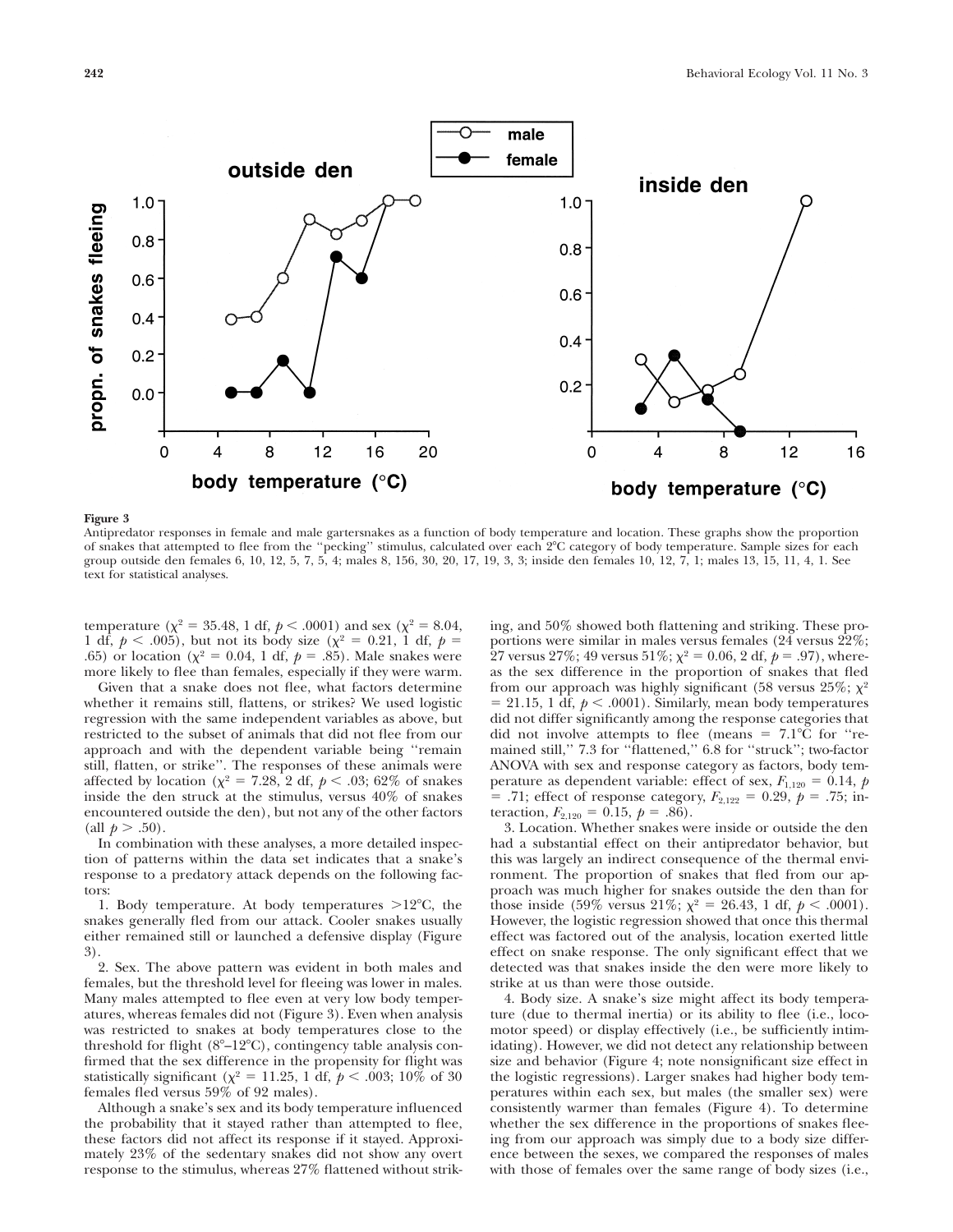

#### **Figure 4**

The effect of sex and body size on antipredator responses of gartersnakes (proportion of snakes attempting to flee, upper graph) and body temperature (lower graph). Each data point is based on the mean value for the dependent variable over a 2-cm snout-vent length category. Sample sizes, left to right: females 10, 7, 8, 7, 7, 5, 10, 11, 21, 10, 7; males 12, 31, 58, 64, 61, 61, 70, 30, 17, 12, 5. See text for statistical analyses.

61 cm SVL). Over this common size range, males were more likely to flee than were females ( $\chi^2$  = 7.15, 1 df,  $p$  < .008). Thus, the behavioral difference between the sexes is not simply an indirect effect of sexual size dimorphism.

Because the size-related shift in mean body temperature was relatively subtle (Figure 4), it had only a minor effect on defensive responses. For example, snakes inside the den were significantly larger than those outside the den (Figure 2), and hence would tend to be warmer for this reason (Figure 4). However, the magnitude of the thermal difference inside versus outside the den was so great that it overwhelmed the size effect. Thus, the proportion of snakes fleeing from our approach was more than twice as high outside the den as inside (see above and Figure 3), with the spatial effect on body temperatures completely overriding the more subtle size-related effect.

#### *Response to model of a crow*

We now consider the set of trials in which we compared the snakes' response to a finger with their response to a plastic crow (a more realistic simulation of the actual predator). The clear result was that the snakes responded in similar ways to the two stimuli. In 43 of the 55 cases (78%), the snake responded identically to the finger versus the plastic crow (9 snakes gaped to both stimuli, 8 flattened, 3 remained still, 22 fled). Interest thus focuses on the remaining 13 cases. Analysis reveals no consistent difference in response to the two kinds of stimuli. For example, the number of times a snake fled from the crow but flattened in response to the finger was exactly the same as the number of times that the snake fled from the finger but flattened in response to the crow (two in each case). To test the statistical significance of minor differences between these two data sets, we compared the observed frequencies of responses to those expected under two null models. The data deviated markedly from the patterns expected if a snake's response to one type of stimulus was completely independent of its response to the other stimulus  $(\chi^2)$  $= 26.69, 9$  df,  $p < .01$ ), but did not differ significantly from the patterns expected if responses to the two stimuli were identical ( $\chi^2 = 4.75$ , 9 df,  $p = .85$ ). Also, if analysis is restricted to responses to the plastic crow only, we see the same patterns as for the trials using the human finger as the stimulus (above). For example, the proportion of snakes that fled in response to the crow was much higher for snakes with body temperatures >15°C than for snakes below that temperature  $(\chi^2 = 54.5, 1 \text{ df}, p < .0001).$ 

#### *Courting group trials*

For the trials in which we frightened (but did not ''peck'') courting groups, we never recorded any cases of flattening or striking; instead, an average of 28% of the snakes in the group attempted to flee, whereas the remainder continued courting. There was a strong sex bias in the results, with only 1 of 27 females fleeing (4%) compared to 81 of 263 males (31%;  $\chi^2$ )  $= 7.58$ , 1 df,  $p < .006$ ). The proportion of males that fled from our approach was strongly related to mean body temperature of snakes in the courting group: more snakes fled from warmer groups (mean body temperature versus proportion that fled:  $r = -.48$ ,  $n = 36$ ,  $p < .004$ ). Analysis did not reveal any determinants of ''stay versus flee'' within the males of each group. Because both mean body sizes and mean body temperatures differed among courting groups, we used a twofactor nested ANOVA (with group number and ''stay versus flee'' nested within group number as the factors) to investigate such effects. Male snakes that fled from us did not differ from those that stayed in terms of body sizes ( $F_{25,35} = 0.58$ , *p*  $= .92$ ) or body temperatures (for males only,  $F_{25,35} = 0.16$ ,  $\dot{p}$  $> .99$ ).

## **DISCUSSION**

Our data paint a complex picture of the determinants of antipredator responses in free-ranging gartersnakes. The tactic used by a snake in response to our simulated attack depended on a series of factors (such as body temperature, sex, location, and prior activity) and, just as importantly, these factors showed strong relationships with each other (for example, body temperatures were a function of sex, body size, and location). Although the stimulus we used was an artificial one, the similar responses to the human hand versus a model crow suggest that we are measuring a biologically meaningful response. The end result is that antipredator responses of these small snakes provide a useful model system in which to clarify the ways an ectotherm's behavioral decisions are influenced by abiotic and biotic variables.

The published literature on antipredator responses of snakes contains many apparent inconsistencies, most notably in terms of the effect of body temperature on defensive responses. Some of these inconsistencies undoubtedly result from real interspecific differences (Scudder and Burghardt, 1983); for example, May et al.'s (1996) extensive field study clearly showed that pigmy rattlesnakes (*Sistrurus miliarius*) are more likely to strike defensively when they are hot rather than when they are cold. This pattern is the opposite to that shown by our gartersnakes and may reflect different defensive capabilities of the two taxa (cf. McLean and Godin, 1989; but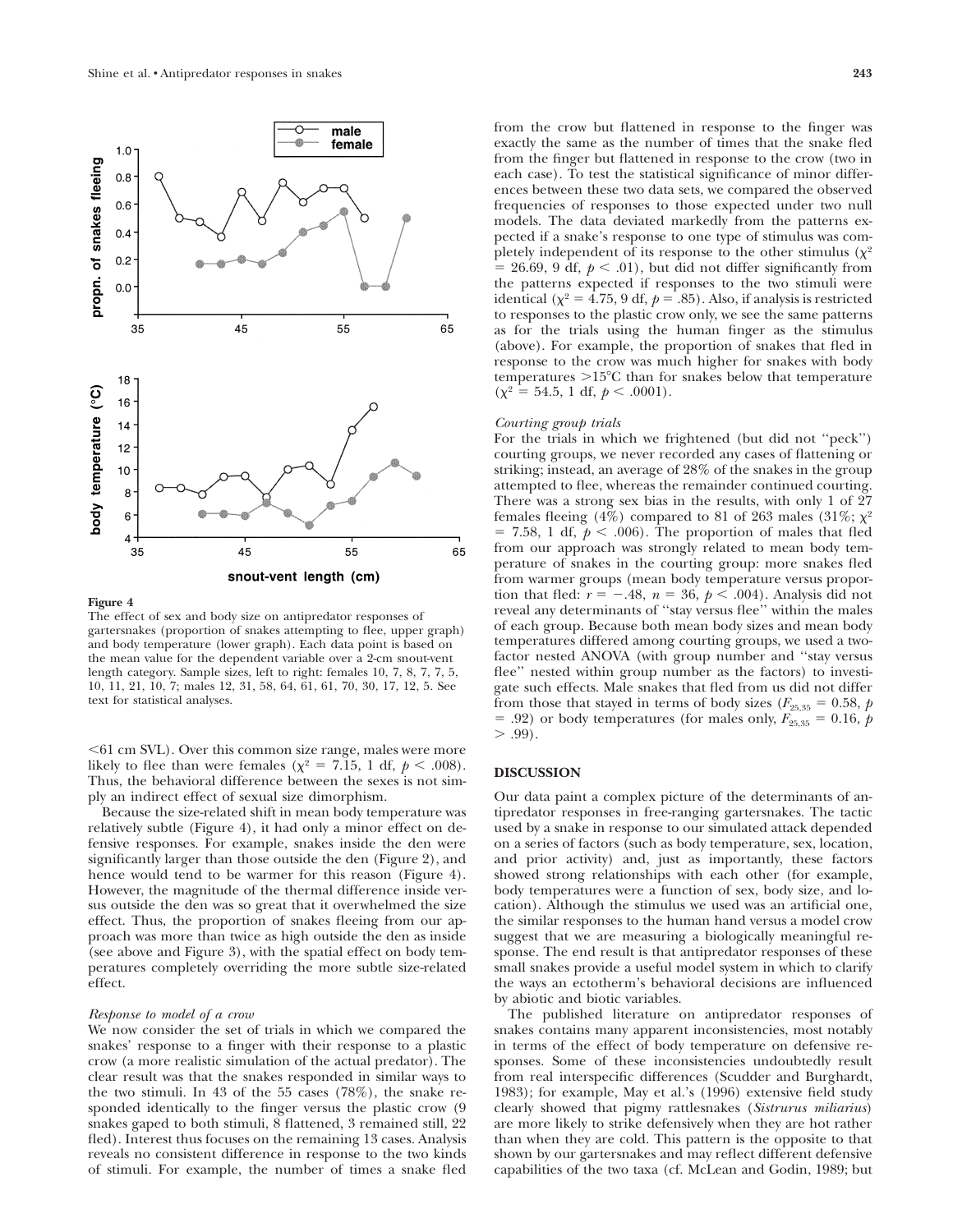see also Duvall et al., 1985). However, much of the published literature on antipredator tactics in snakes has been based on natricine colubrids, especially gartersnakes.

Early reports noted (without quantification) that colder gartersnakes were more likely to display rather than to flee (Costanzo, 1986; Fitch, 1965; Heckrotte, 1967). Some of the extensive laboratory studies on captive gartersnakes supported these early reports (Arnold and Bennett, 1984), but others found the reverse pattern, whereby warmer snakes display more often than cold snakes (Schieffelin and de Quieroz, 1991; and see Keogh and DeSerto, 1994, for a similar result on other small colubrid species). Our study strongly corroborates the early reports: colder gartersnakes were more likely to display rather than to flee, as has been reported also in a variety of lizard species (e.g., Hertz et al., 1982). A recent field study on *Thamnophis sirtalis,* similar to our own, also concluded that colder snakes are less likely to flee (Passek and Gillingham, 1997). Remarkably, however, the threshold temperatures for flight recorded by these authors (working on a Michigan population during May and June) were much higher than those we measured in the Manitoba snakes; for example, they reported mean body temperatures of 30.7°C for fleeing snakes and 27.4°C for snakes that did not flee. Thus, although the general pattern is the same, the thermal ranges at which these responses were recorded were dramatically different (see Figure 3).

Other aspects of our results also provide a strong contrast to previous studies. Part of the reason may relate to interspecific (or even intraspecific or ontogenetic) differences in responses, but we suspect that results from laboratory studies may sometimes give an unreliable indication of the behavioral responses of free-ranging snakes. Even brief captivity can substantially affect defensive responses of snakes (e.g., Fitch, 1975; Platt, 1969). Such captivity-induced modifications to defensive responses accord well with one of the main conclusions from our own study: these behaviors show considerable flexibility in response to several variables.

What is the biological significance of the diversity we documented in antipredator responses of red-sided gartersnakes? Optimality models suggest that an organism should adopt the antipredator tactic most likely to maximize its chances of surviving the encounter without injury (Vermeij, 1982). Some of the patterns we observed are easily interpretable in this light, but the adaptive advantage of others (if any) remains obscure. The most straightforward case is the consistent trend for warmer snakes to flee from our approach, whereas colder snakes remained sedentary (e.g., Figure 3). Higher body temperatures enhance locomotor ability in gartersnakes (Heckrotte, 1967; Scribner and Weatherhead, 1995), as in other ectotherms (Huey and Slatkin, 1976), and a snake is presumably more likely to escape if it can move rapidly. Because gartersnakes are nonvenomous and relatively small, even the largest snake may pose little threat to a predator such as a crow. This is especially true when the snake is cold (and hence, less able to launch accurate strikes), as is generally the case with displaying snakes. Perhaps for this reason, body size had little effect on the snake's probability of launching an offensive display (Figure 4).

One of the most interesting results from our study is the clear sex difference in defensive tactics. Previous studies have often reported sex differences in antipredator responses, but high levels of aggressive antipredator display by females are typically associated with protection of offspring (e.g., in several taxa of mammalian carnivores and ungulates). This factor is irrelevant to gartersnakes, which show no postpartum care of offspring (Rossman et al., 1996). Higher levels of antipredator displays in males than in females have been reported in two snake species (Scudder and Burghardt, 1983; Zinner, 1985), but a recent report noted (without quantification) that female red-sided gartersnakes are more likely than conspecific males to display and to bite when handled (Fitch, 1999). This latter report is consistent with our own data. An earlier study of neonatal *Thamnophis sirtalis* reported no sex difference in levels of display (Scudder and Burghardt, 1983). Aggression is more closely linked to body temperature in gravid female rattlesnakes than in nongravid females or males but is no more common overall in one sex than the other (Goode and Duvall, 1988). Similarly, Scribner and Weatherhead (1995) reported that antipredator responses did not differ between the sexes in three species of natricine colubrids (including *T. sirtalis*). In their field study of *T. sirtalis,* Passek and Gillingham (1997) did not examine sex differences in antipredator behavior.

In our study, female snakes engaged in a higher proportion of aggressive displays than did males, but this sex difference disappeared if attention was restricted to the subset of snakes that did not flee from the observer. That is, males and females that did not flee were equally likely to remain still, to flatten, or to flatten and strike. The sex difference lies in the fact that a high proportion of males fled from the observer, whereas fewer females adopted this tactic. Why were males more likely to flee? Male and female gartersnakes in our population differ in at least three factors—body size, thermal ecology, and emergence patterns—that might favor a sex divergence in antipredator tactics. We evaluate these possibilities below.

First, sex differences in body size per se cannot explain the behavioral difference, because size had little effect on response patterns within each sex (Figure 4).

Second, body temperature clearly plays a role. One reason that males fled so often is that they were warmer than females, despite a trend for mean body temperatures to increase rather than decrease with body size within each sex (Figures 3 and 4). Nonetheless, thermal factors cannot explain all of the sex difference in antipredator behavior. Even when snake response was plotted as a function of body temperature, the sexes followed different trajectories (Figure 3).

Third, males remain near the dens for some weeks during the mating period, whereas females tend to disperse toward summer habitats soon after emergence (Gregory and Stewart, 1975). Many of the females that we tested were thus newly emerged and had not attained full locomotor ability since emerging from their long overwinter dormancy. Trials of locomotor ability show that females are substantially slower (and thus less well-suited to relying on speed to escape predation; Shine et al., unpublished data). This sex bias in locomotor ability provides a plausible adaptive basis for the sex difference we observed in defensive behavior.

More generally, antipredator responses in free-ranging snakes may offer an unusually powerful opportunity to test adaptationist (optimality) models on behavioral decisions. In combination with previous studies, our work suggests that gartersnakes modify their antipredator behavior in response to a complex suite of traits, with a strong focus on factors that influence the snake's ability to successfully flee from a predator. Thus, snakes are more likely to display rather than to flee if their locomotor ability is compromised by factors such as low body temperature (see above), fatigue (Arnold and Bennett, 1984), poor condition (Andren, 1982), pregnancy (Goode and Duvall, 1988), or a recent meal (Herzog and Bailey, 1987), or if the effectiveness of escape is influenced by the proximity of shelter or conspecifics (Duvall et al., 1985; and see above). This hypothesis is potentially testable by experimental manipulation and by taking advantage of the wide range of locomotor abilities often present within a single population (e.g., Arnold and Bennett, 1984; Garland, 1988). This range may be further increased by experimental manipula